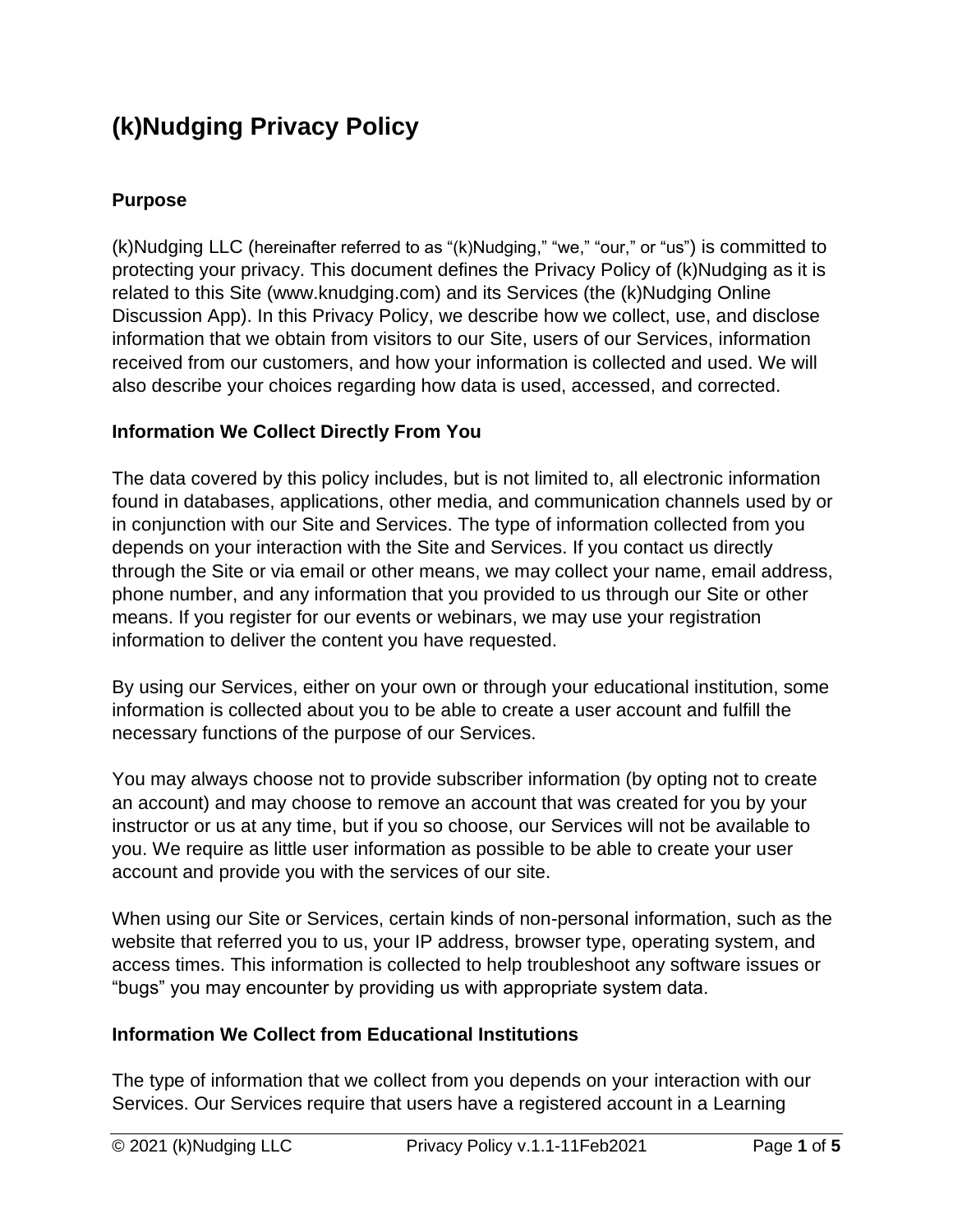Management System ("LMS') to access our Services. This registered account is created by your educational institution. Information associated with that account may include, but is not limited to, your name and email address.

If you are a student, we may receive information about you from the LMS utilized by your education institution. This information may include your name, student ID, email address, as well as educational data that is collected and maintained by your educational institution.

(k)Nudging has no direct relationship with many of the individuals whose personal information it processes. If you seek to access, correct, amend, or delete data associated with our Services, please first direct your request to your educational institution.

## **Cookies and Other Tracking Mechanisms**

We may automatically collect the following types of information about use of our Sites and Services through cookies and other technologies, including your browser type, your IP address, access timestamps, and the frequency of your use of our Sites and Services.

You may control the use of cookies utilizing the settings in your browser(s). If you choose to disable cookies, it may limit or prevent your use of certain features on our Site and within our Services. By continuing to use our Site and Services, you are agreeing to our use of cookies as described in this Policy.

#### **Email Preferences**

Any marketing communications we send will include the ability to opt-out. You may signup to receive newsletters and product updates and other communications from us. If you decide to discontinue receiving this information, you may update your email preferences by using the "Unsubscribe" link found in emails we sent to you.

#### **How We Use Information**

How we use information that we collect or receive about you depends on your relationship with (k)Nudging and/or your educational institution. We may use your information for the following purposes:

- to enable us to comply with contractual obligations to deliver our Services
- to respond to your inquires and for customer service purposes
- for analytical purposes
- as permitted or required by law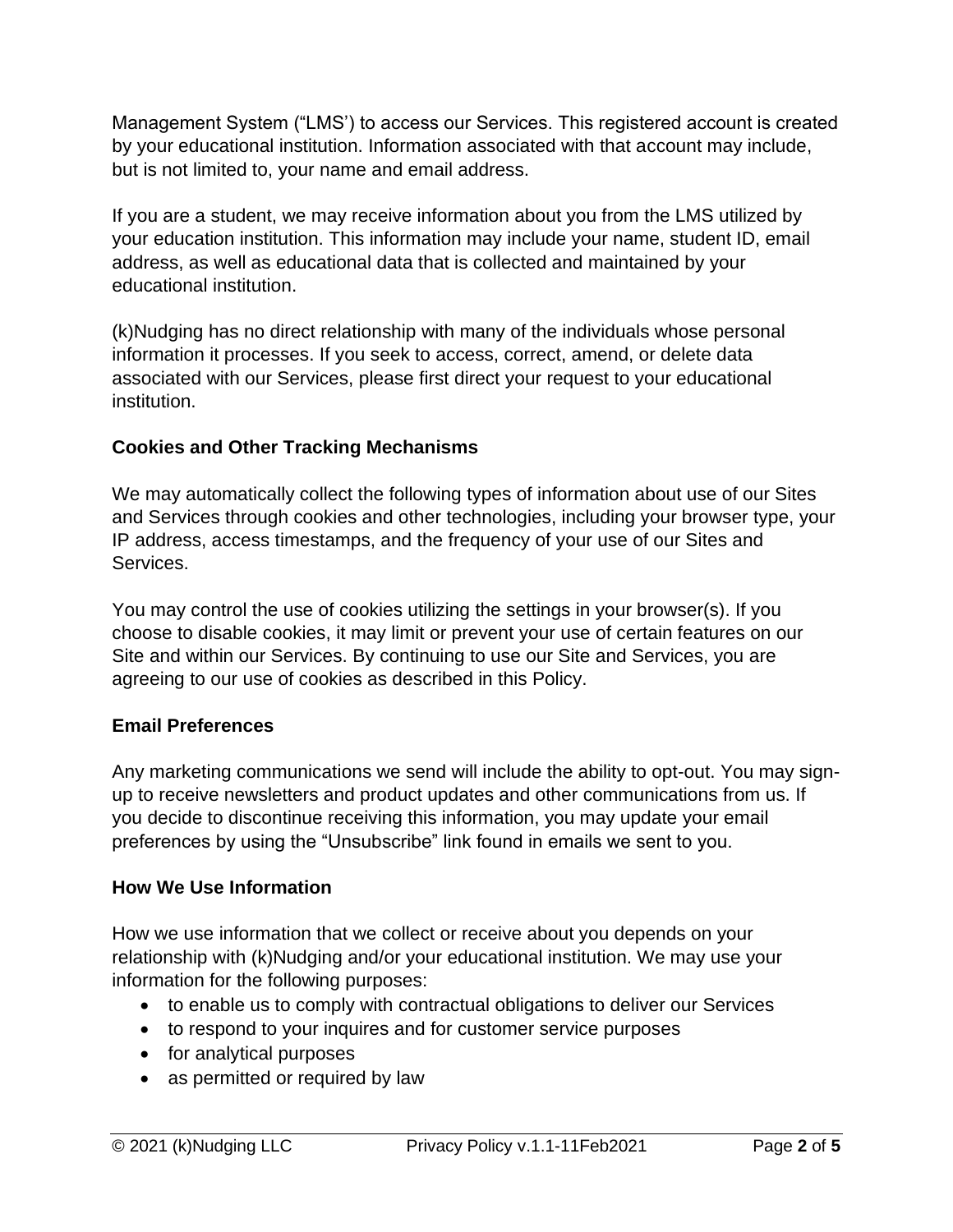We may share your information with certain trusted third-party services in order for us to provide and protect our Services, including, but not limited to, storing your data on a third-party storage service to support delivery of our Services. We may also share your information with your educational institution to provide our Services. Otherwise, your personal information is never shared with any individual or other organizations. We do not sell data to third parties and we work to protect data through industry best practices. By using our Sites and Services, you accept that your personal information will be handled as described in this Policy.

# **Data Retention Policies**

If a client chooses to end their contract with us, all of their data (including student user data) will be destroyed, erased, or anonymized within 180 days of the contract end date. If a client requires a longer retention period, we can work out arrangements to do so.

#### **Server Security**

(k)Nudging data is stored on the Digital Ocean technology platform. For more detailed information, please see the (k)Nudging Data Security Policy. We have implemented commercially reasonable and industry standard precautions to protect the information we collect from loss, misuse, unauthorized access, alteration, and destruction.

#### **Legal Notice**

(k)Nudging may be required to disclose personal data in response to lawful requests by public authorities to meet national security or law enforcement requirements. We may disclose your personal information as required by law to comply with a subpoena or other legal process, according to any stipulations included in our agreement with your educational institution.

#### **FERPA**

FERPA ensures that personally identifiable education information is protected. (k)Nudging is dedicated to ensuring we are abiding by all FERPA regulations. We acknowledge that information about the an educational institutions' students is contained in records maintained by (k)Nudging and that this information is confidential per FERPA.

# **Age Restrictions and COPPA**

We do not intend to solicit or collect personal information from anyone under the age of 13 (a "Child User") and/or who is otherwise unable to enter into a contract (a "Minor User") without consent from such the parent or legal guardian of such Child User or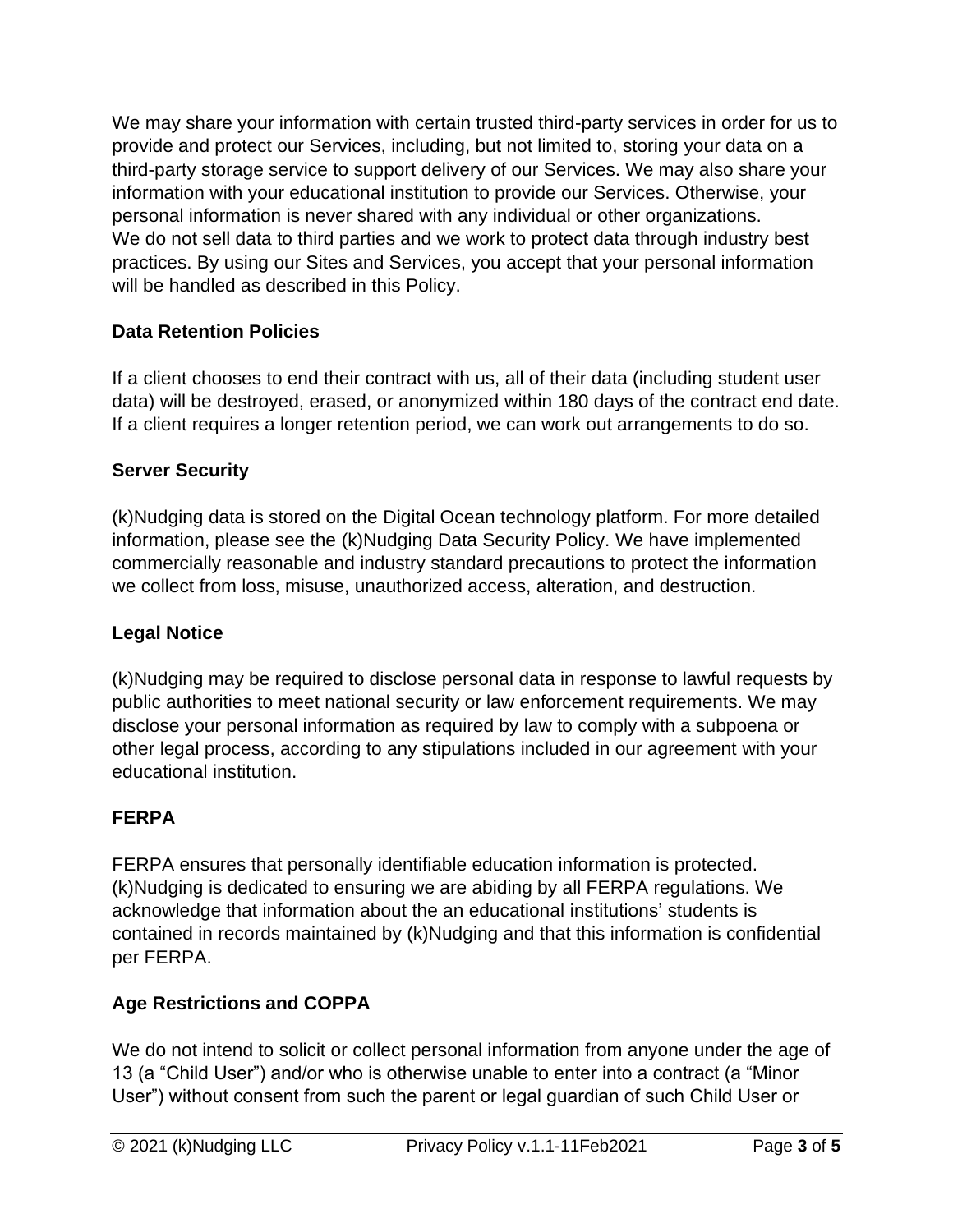Minor User, as applicable ("Parent"). By creating an account or using this website, you verify that you are not a Child User or Minor User. If you believe we might have any information from or about a person who is a Child User or Minor User without parental consent, please contact us at privacy@knudging.com.

We make every effort to comply with the Children's Online Privacy Protection Act. We do not knowingly permit Child Users to register directly to use our Products without the consent of a Parent. If we learn that the personal information of a Child User has been collected by our Products without parental or guardian consent, then we will take appropriate steps to delete such information. If you are a Parent of a Child User and discover that your child has registered to use our Products without your consent, please contact us a [privacy@knudging.com.](mailto:privacy@knudging.com)

## **Additional Information on Data Protection Rights**

If you are a California resident, California law may provide you with additional rights regarding our use of your personal information. To learn more about your California privacy rights, visit https://oag.ca.gov/privacy.

If you are a Canada resident, Canadian law may provide you with additional rights regarding our use of your personal information. To learn more about your Canada privacy rights, visit https://www.priv.gc.ca/en/.

If you are a resident of the European Union or European Economic Area, the General Data Protection Law ("GDPR") may provide you with additional rights regarding our use of your personal information. To learn more about your GDPR privacy rights, visit https://eugdpr.org/the-regulation/.

You also have the right to lodge a complaint with the supervisory authority of your habitual residence, place of work or place of alleged infringement, if you consider that the processing of your personal data infringes applicable law.

A list of European Union data protection authorities is available at: http://ec.europa.eu/newsroom/article29/item-detail.cfm?item\_id=612080.

#### **Changes To Our Privacy Policy**

We may change this Privacy Policy from time to time. If we make any changes to this Policy, we will change the "Last Updated" date above. If such changes are material, a notice of the changes will be posted along with the revised Privacy Policy. We encourage you to visit this page from time to time for the latest on our privacy practices. Your continued use of the Products after any changes or revisions to this Privacy Policy shall indicate your agreement with the terms of such revised Privacy Policy.